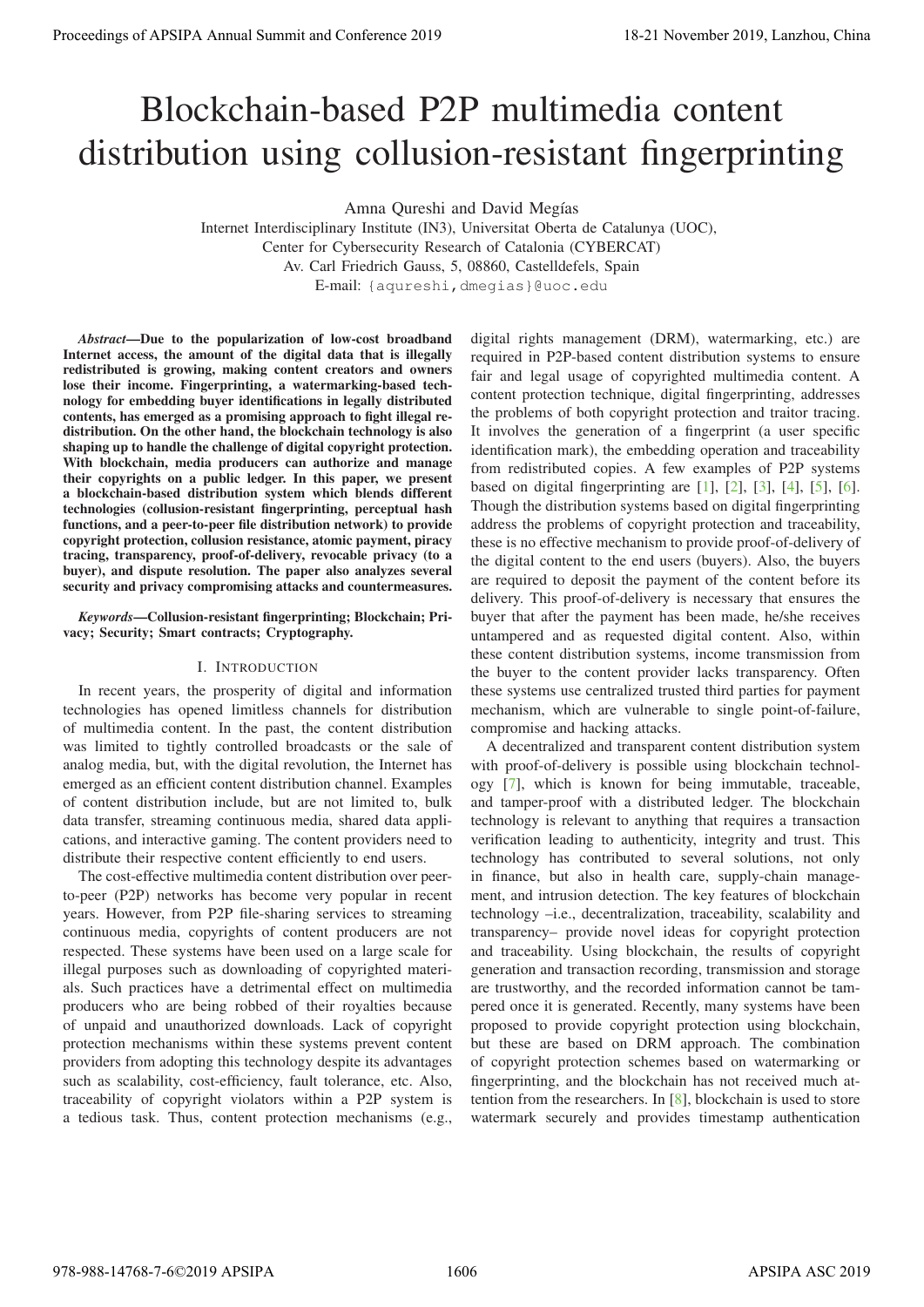for multiple watermarks (multiple copyrights) to confirm the creation order. The authors in [9] have proposed a scheme for the protection of network copyright transaction of images. The realization structure of copyright market transaction based on blockchain technology is introduced, and a specific business model of image copyright transaction is described. In [10], the authors have designed and implemented an Ethereum application, BMCProtector, which is based on blockchain and smart contract technologies, to protect music copyright and rights of copyright owners. To prevent piracy, encryption and digital watermarking are used.

In the above mentioned schemes and a few others  $[11]$ ,  $[12]$ , either digital watermarking or DRM is used as a tool to provide copyright protection. In this paper, we propose a content distribution system that combines collusion-resistant fingerprinting and blockchain technologies to provide copyright protection, collusion resistance, piracy tracing, transparency, proof-ofdelivery, and revocable privacy (to a buyer). Various algorithms are designed to be incorporated within the Ethereum [13] smart contract to execute secure content delivery from the content owner to the buyer, automate payment between the content provider and the buyer in Ether cryptocurrency without the involvement of any centralized trusted third party (for payment), settle payment between the content provider and the buyer to end the transaction, trace copyright violator in case of illegal copy redistribution, and resolve disputes if arisen. Also, in the proposed system, the Ethereum blockchain is integrated with the InterPlanetary File System (IPFS) [14], a P2P file system that is run by multiple nodes, storing files submitted to it. After the generation of copyrighted content, the content provider uploads it to IPFS, which assigns a unique hash code for it in the blockchain. Proceedings of APSIPA Annual Summit at  $C_1C_2C_3$  in Eq. 2018). We can confer the content of the conference 2019 in the conference 2019 in the conference 2019 in the conference 2019 in the conference 2019 in the conferen

The rest of the paper is organized as follows. Section  $\Pi$ defines the basic building blocks of the proposed system. In Section III, the design and functionality of the proposed system is described in detail. Section IV describes the functionality of the smart contract. Section V analyzes the security and privacy properties of the system. Finally, in Section VI, we present the conclusions of this work.

#### II. BUILDING BLOCKS

Collusion-resistance fingerprint protocol, Quantization Index Modulation (QIM) watermarking, a homomorphic encryption scheme, blockchain and smart contracts, IPFS, and hash functions are the basic technologies that are combined to build the proposed blockchain-based content distribution system.

## *A. Collusion-resistant Secure Codes*

Nuida et al.'s codes [15] are used in the proposed system to provide collusion-resistant against colluders. The algorithm for the fingerprint generation takes parameters  $\epsilon$ , N and c as inputs, and outputs a collection  $F = (f_1 \dots f_N)$  of binary codewords  $f_i$  of size m and a secret vector p. The codeword  $f_i$  is meant to be embedded into a content of a buyer i. The details of Nuida et al.'s codes construction and traitor-tracing algorithm can be found in [15].

## *B. Quantization Index Modulation Watermarking*

QIM is a watermark embedding technique that embeds a fingerprint bit  $f$  by quantizing selected values (e.g. DWT coefficients) by choosing between a quantizer with even or odd values, depending on the binary value of  $f$ . It is important to consider an optimal selection of the embedding quantizer step size  $\delta$  and a scaling factor so that the best tradeoff between robustness and minimum quality degradation can automatically be achieved. In our system, a blind, robust and secure QIM-based watermarking technique [16] is employed to embed Nuida et al.'s codewords into the content.

## *C. Homomorphic Encryption*

Homomorphic encryption systems allow operations to be performed on encrypted data without compromising the encryption. These schemes are used in asymmetric fingerprinting protocols to provide buyer frameproofness against a dishonest content owner. In our system, we have used a Paillier cryptosystem [17], which is homomorphic with respect to the addition operation, to insert an encrypted Nuida et al.'s fingerprint codeword into the encrypted multimedia content.

#### *D. Blockchain and Smart Contracts*

Blockchain is an open distributed ledger that records all transactional details referred as blocks. Each record or block is time-stamped and linked to a previous block using a cryptographic hash. Data written to a blockchain is immutable and, thus, provides an auditable record of events and logs that cannot be modified or deleted. Also, an exact copy of blockchain is maintained in a large number of independent locations and, therefore, there is no central point of failure. It operates in a peer-to-peer fashion by allowing transactions to be verified without the need of supervision by any trusted third party. Instead, multiple nodes are used to form a consensus on whether a transaction is valid or not. Invalid transactions are not acknowledged and rejected. A transaction will only be added to a block when it obtains the majority consensus after verification by all nodes.

A smart contract [7] is a self-executing program that runs on a blockchain with a unique address. A smart contract allows transactions to be carried out between different entities without the need of a central authority, and enables the code to execute autonomously upon meeting specified conditions. It can store information as internal state variables and define custom functions to manipulate or update its state. The operations in a smart contract are published as transactions. These operations are deterministic and verifiable by transaction nodes to ensure their validity. Each smart contract creates events and logs that help in tracing. Etherium, a public, open-source, immutable blockchain, allows execution of smart contracts without any third party interference and offers Turning-complete languages with more expressive expressions. A smart contract consists of the following entities:

• Functions: Methods that are used to have the tasks done by the involved entities.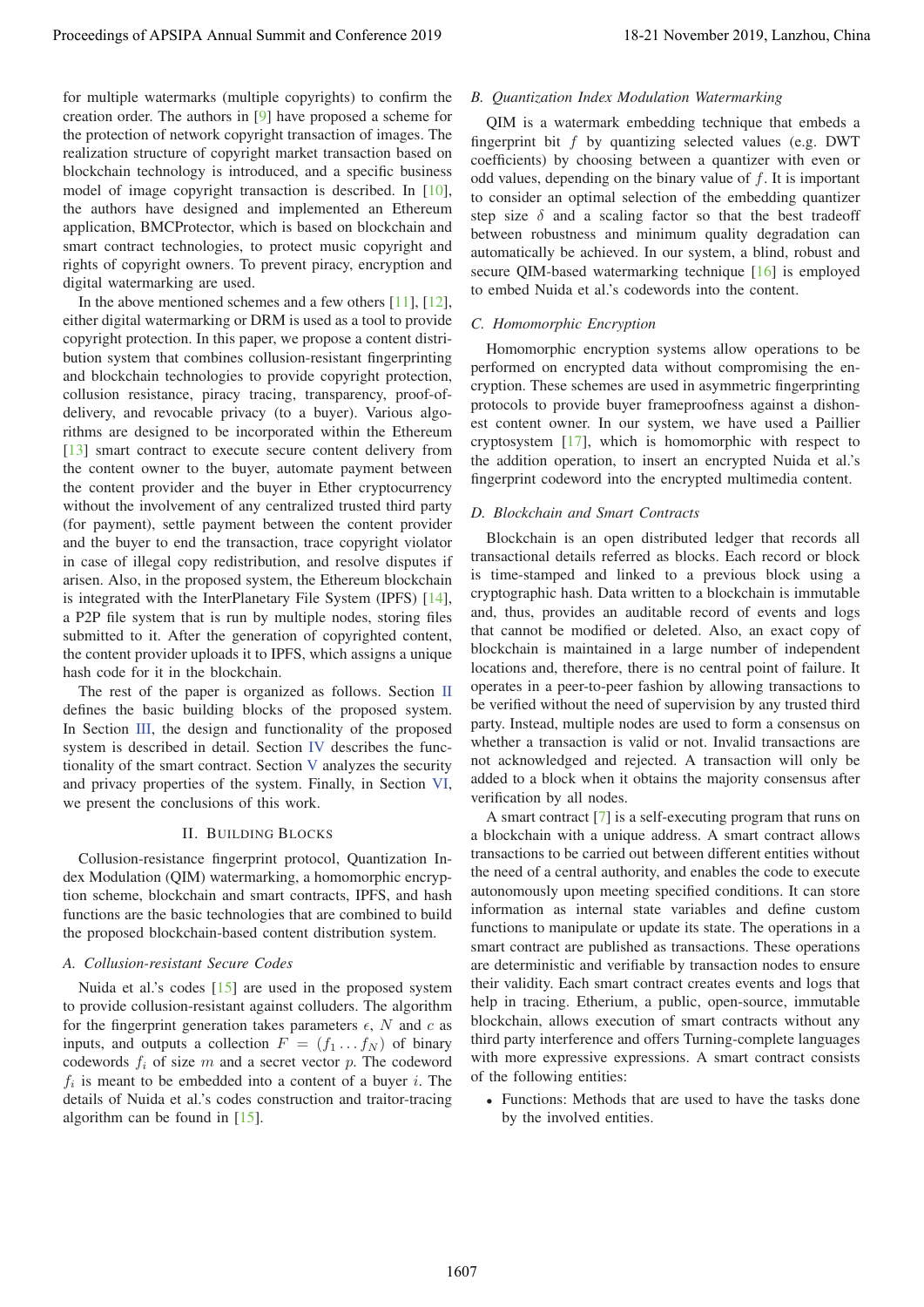- Modifiers: Used to set and modify state variables based on meeting certain requirements of the contract.
- Events: Raised by the execution of any function call, they notify the involved parties about updates regarding transactions taking place in the chain.
- Variables: Values that change depending on the conditions. A variable can store specified data type depending on the contract conditions.

In this system, we make use of security, reliability, and pseudo-anonymity features of blockchain to keep all records of the transactions between the content owner and the buyer for tamper-proof verifiable integrity of the content. We use smart contracts on an Etherium blockchain to ensure the reliability of copyright transactions involving an asymmetric fingerprinting protocol between the content owner and the buyer.

## *E. InterPlanetary File System (IPFS)*

IPFS is a high-throughput and content-addressed peer-topeer file storage system, in which each peer stores a collection of hashed files. A user who wants to retrieve any of these files can access a friendly abstraction layer, where he/she inputs the hash of the file that he/she wants. IPFS then searches through the peers and supplies the user with the required file. Duplicate entries (files with the same content) are removed across the file system and version history is tracked for every file. IPFS enables high volume data distribution with high efficiency and persistent availability of content secured and verified by cryptographic hashing. Data is verified with its checksum. Hence, if the hash changes, the IPFS will know the data is tampered. IPFS is interoperable with smart contracts, and thus, can add reliable and low-cost storage capacity to a blockchain ecosystem. In the proposed system, IPFS is used as an external distributed storage medium that stores fingerprinted and nonfingerprinted multimedia files. Also, IPFS is used within a blockchain transaction to place immutable and permanent content links in the blockchain. Proceedings of APSIPA Annual Summit and Conference 2019 18-21 November 2019, Lanzhou, China 1608

# *F. Hash Functions*

Conventional hash functions are not suitable for the multimedia domain because they are too sensitive to data modification. If the data is changed by one bit, a cryptographic hash value will change completely. A solution to this shortcoming is a perceptual hash function that is based on extracting robust and distinctive features from multimedia data. These features are resistant to incidental distortion, such as compression, noise addition or other signal processing operations, and make perceptual hashing a promising tool for multimedia identification and authentication. In the proposed system, a perceptual hash function [18] is used to calculate the hash value of the multimedia file as its ID number, which is recorded in the blockchain to be used later in the PaymentSettlement( $\cdot$ ) function of the proposed smart contract to verify the authenticity of the downloaded content. A multihash function [14] is also used in the proposed system to provide content addressing in IPFS. It is a function for differentiating outputs from various well-established hash functions, addressing size and encoding

considerations. Additionally, SHA-1 is used to provide data integrity and authenticity of the messages exchanged between different parties.

## III. PROPOSED SYSTEM

This section describes the design and functionality of the proposed system. In Section III-A, we describe the role of each entity. Section III-B defines the functionality requirements and the security assumptions. An attack model is described for the system in Section III-C.

# *A. System Entities*

The proposed system consists of six basic entities whose functionality is defined as follows:

- Content owner: A content owner *CO* is an entity that owns a digital content and is interested in selling the copyrighted content to interested buyers by registering the content on a blockchain through the smart contract. It is involved in seven functions of the smart contract: content registration and agreement, fingerprint generation, base and supplementary files generation and distribution, traceability and arbitration.
- Buyer: A buyer  $B$  is an entity who is interested in buying content(s) from the content owner by requesting it through the smart contract. It is involved in the following functions of a smart contract: content query and agreement, Ether deposit, acquisition of base and supplementary files from IPFS, payment settlement, and a dispute resolution, in case he/she is found guilty of copyright violation.
- Monitor: A monitor (*MO*) is a trusted party which is responsible for the generation of Nuida et al.'s fingerprinting codes. The existence of *MO* ensures that the generated fingerprints are not revealed to *CO* and the buyer, thus resolving the problems of customer's rights and nonrepudiation. The hashes of the fingerprints and encrypted fingerprints along with associated details (transaction ID, timestamp, etc.) are registered to a blockchain to be later used in the traceability phase. Also, *MO* provides traceability of a copyright violator by executing a Nuida et al.'s [15] traitor-tracing algorithm in case of a piracy claim by *CO*.
- Arbitrator: An arbitrator is assumed to be a trusted party which is involved in dispute resolution process of the smart contract to resolve disputes between *CO* and the buyer. Based on the results, a refund may take place.
- IPFS: IPFS is a file server that stores the base and supplementary files generated by *CO*. An interested buyer, upon depositing the content payment, can download the files against the provided hashes of the base and supplementary files from IPFS through the smart contract. Also, IPFS notifies the smart contract when the files are downloaded successfully by the buyer.
- Certification Authority: The Certification Authority (*CA*) is a trusted entity that is responsible for generating cryptographic key pairs, and issuing these key pairs to the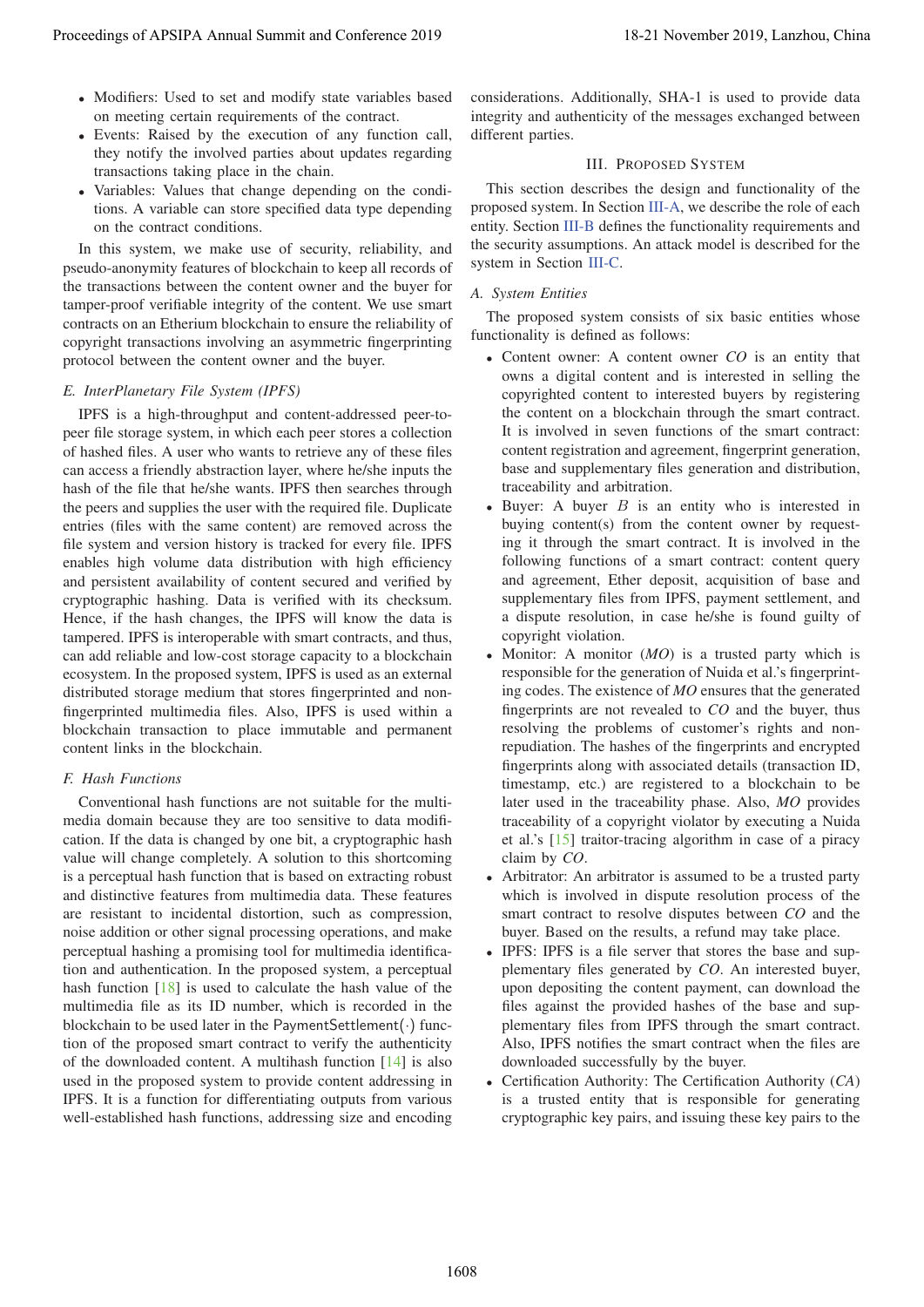requesting users upon successful authentication. For each new transaction, the *CA* generates and issues temporary key pairs to the authenticated system users.

# *B. Design Requirements and System Assumptions*

In this section, the design requirements, security assumptions and threat model of the proposed system are described.

*1) Design Requirements:* Following are the design requirements of the system:

- Non-repudiation: The buyer accused of redistribution of an unauthorized copy should not be able to claim that the copy was created by *CO*.
- Buyer-frameproofness: *CO* should not be able to frame an honest buyer for illegal redistribution.
- Traceability: *CO* should be able to trace and identify an illegal redistributor in case of finding a pirated copy with the help of trusted parties (*MO* and *CA*).
- Collusion-resistance: The scheme should be collusion resistant against a given number of colluders  $c$  as specified by Nuida et al.'s codes [15].
- Dispute resolution: The arbitrator, with the help of trusted third parties, should be able to resolve the disputes between two conflicting parties (*CO* and B).
- Watermarking properties: The embedding process should be blind and the embedded fingerprint should be imperceptible and robust against common signal processing attacks.
- Privacy: The real identity of the buyer should remain anonymous during content purchase unless he/she is proven guilty of copyright violation.
- Secure transfer of files: Transfer of the base and supplementary files from *CO* to IPFS, and IPFS to the buyer must be secure.
- Efficiency: The data expands on conversion from a plaintext to an encrypted representation of signals due to the use of an additive homomorphic cryptosystem. The homomorphic encryption should be performed in such a way that the size of the encrypted base file remains small.
- Fairness: At the end of the smart contract, the buyer obtains a valid content and *CO* obtains his/her payment. In case of a dispute, an Arbitrator should resolve it and settle the payment.
- Revocable agreement: If the buyer is found guilty of copyright violation, the agreement between *CO* and the buyer should be revoked. Also, the buyer should be punished by making a deduction of cryptocurrency equal to the cost of that content from his/her account.

*2) System Assumptions:* The underlying design and security assumptions of our scheme are described as follows:

- There are six major players involved: content owner, buyer, monitor, Arbitrator, IPFS and *CA*.
- *CA* is a trusted entity. Hence, *CA* will not form a coalition with any other party (*CO*, MO or Arbitrator) to break any user's privacy.
- *CA* is the only party who knows the real identity and the pseudonyms associated with it. *CA* keeps track of all the

pseudo-identities to be sure that they remain unique, and also to revoke an identity of a malicious entity.

- *CO* and the buyer do not trust each other but they both trust *MO* and Arbitrator. In case of traitor tracing and arbitration, it is expected that neither *MO* nor Arbitrator forms a coalition with any other party to frame a buyer.
- A secret key (sk) used by *CO* to select fingerprint embedding positions remains constant for multimedia contents with the same perceptual hashes (i.e. different versions of the same content that are distributed to different buyers). The encrypted sk is recorded on the blockchain by *CO*. The same content for different buyers must have the same encrypted sk. Proceeding of APSIPA Annual Summit and Conference 2019<br>
The conference 2019 18-21 November 2019 18-21 November 2019 18-21 November 2019 18-21 November 2019 18-21 November 2019 18-21 November 2019 18-21 November 2019 18-21
	- Each entity has a pair of keys (of length 1024-bits) for encryption/decryption of data, and signing/verification of signatures.
	- The reconstruction of the original file from the base and supplementary files is performed at the buyer's end without his/her assistance. The base file cannot be shared or redistributed.
	- The proposed system makes use of Ethereum smart contract, and payments are made in Ether (the cryptocurrency token for Etherium blockchain). The payments are to be made to the smart contract that distributes it fairly to both *CO* and the buyer.
	- Each entity has an Ethereum contract with an Ethereum Address (EA) and an asymmetric key pair.
	- The functions of a smart contract can only be executed by authorized entities (entities with authorized Ethereum addresses). The buyer can register his/her EA so as to obtain access to specific functions.
	- The generation of a fingerprint, the creation of the base and supplementary files, content downloading, the file reconstruction at buyer's end, and traitor tracing are performed off-chain, whereas all other functions of the smart contract are performed on chain.
	- IPFS hashes of base and supplementary files are stored within the smart contract.
	- A buyer is provided with the IPFS hashes of the base and supplementary files, and a unique token per transaction to download the content from the IPFS network.
	- Cryptographic primitives and constructions used in the system are secure and verifiable.
	- The system assumes a TLS channel between a buyer and IPFS to establish a secure channel to download the content.
	- At the end of a successful content transfer, the buyer receives half of his/her initial deposit, whereas the other half is paid to *CO*.

# *C. Attack Model*

This section describes the main attacks that may be aimed to break either the security or the privacy properties of the proposed system.

*1) Framing Attack:* When the fingerprint is inserted solely by *CO*, he/she may benefit from a framing attack on an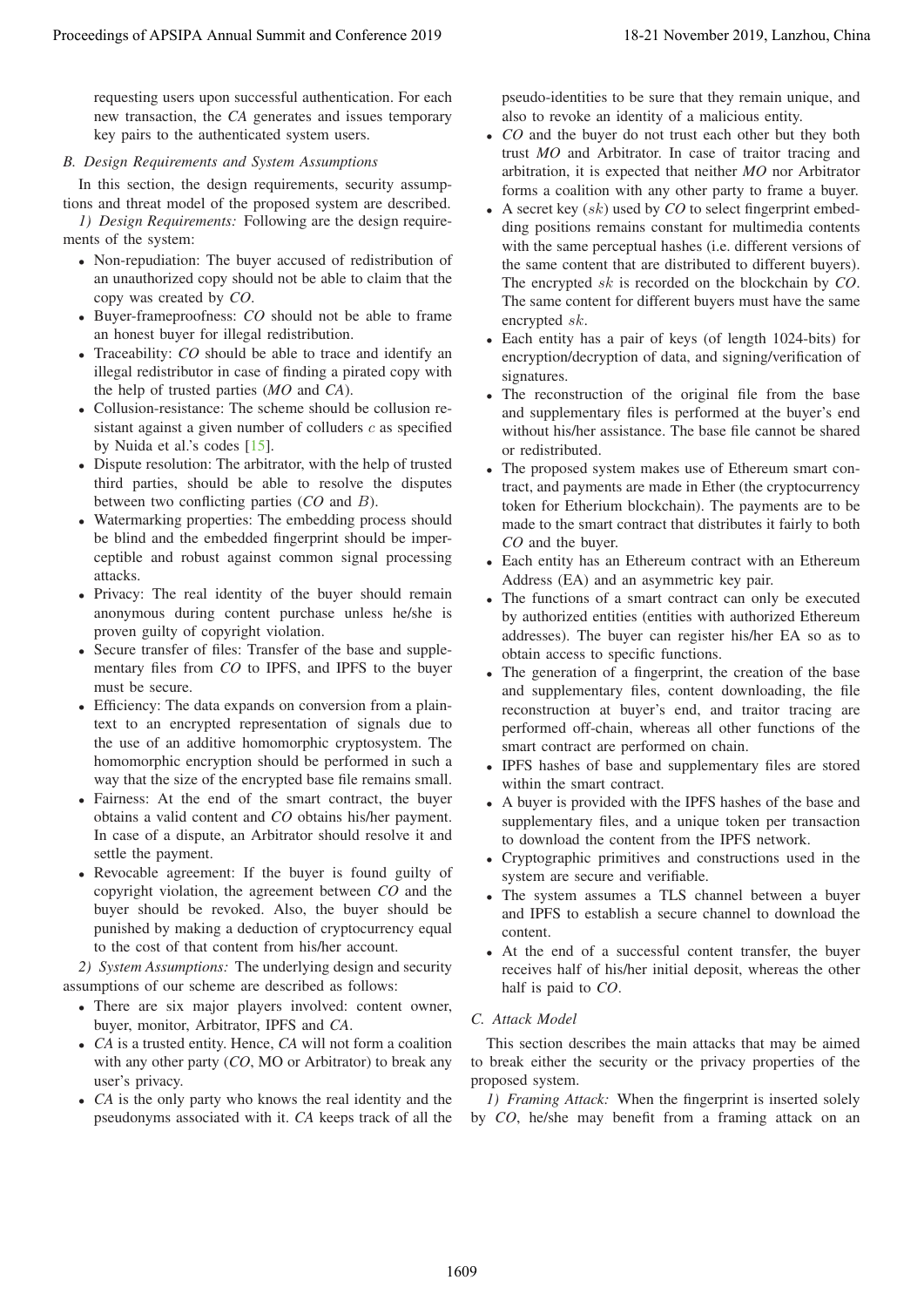

Fig. 1. Overview of the system

innocent buyer. This attack is successful if *CO* is able to prove to the Arbitrator that illegal copies of the marked content belongs to a particular buyer even though that buyer has not bought this content, or has bought this content but did not redistribute copies of it illegally.

*2) Attacks on a Smart Contract:* We consider the following possible attacks on a smart contract by an adversary:

- The adversary may attempt to alter the messages exchanged between the participating entities on the Ethereum blockchain.
- The adversary may eavesdrop on off-chain communication between different entities such as a buyer and IPFS or *CO* and *MO*.
- A malicious entity may attempt to mimic a buyer's EA to obtain the fingerprinted content.
- The adversary may attempt to call a specific function of the smart contract to gain access to a token or any other private information.
- An attacker may attempt to prevent the publication of a valid transaction in the blockchain.

The security against these attacks is discussed in Section V.

## IV. OVERVIEW OF THE SYSTEM

Fig. 1 illustrates the general architecture of the proposed content distribution system highlighting its main entities (*CO*, buyer, *MO*, Arbitrator IPFS, and *CA*) who interact with the smart contract. The proposed system makes use of an Ethereum smart contract, which consists of functions and events to execute secure content distribution between *CO* and the buyer.

Fig. 2 shows the possible sequence flow of transactions occurring from different functions among system entities. It shows the complete sequence of events beginning with the content registration and ending with the dispute resolution. A function, Registration(·), is initiated by *CO* to register his/her content on blockchain. Upon its registration, *CO* is notified about it with an event. *CO* verifies and attests the contract by examining its code and hash value. Upon successful verification, the content becomes available for the buyers to purchase it. Only the registered users of the Ethereum blockchain are

permitted to query the content by executing QueryContent(·) function.

If interested, the buyer initiates CreateAgreement(·) function to create an agreement between *CO* and him/her. The created agreement (AGR) may include details such as title, publishing year, digital rights, content signature, *CO*'s signature, public key and EA, buyer's temporary public key  $(K_{pB}^*)$ and pseudo-identity, and content price. Once AGR is created, an event notifies *CO* about it. The buyer verifies AGR by either agreeing or disagreeing to its terms and conditions. Upon verification, the buyer initiates the DepositEther $(\cdot)$  function to pay for the content. The buyer deposits twice the amount of the total price to ensure secure transaction and payment settlement. If the buyer fails to deposit this much amount, the transaction aborts. On receiving the deposit, the smart contract informs *CO* with an event, and then *CO* provides an encrypted token for a buyer (a unique token encrypted with  $K_{pB}^*$ ) to download the content by calling the ProvideToken(·) function, following which *CO* initiates an off-chain communication with *MO*, who is responsible for providing an encrypted collusion-resistant fingerprint to *CO* for embedding it into the content. *MO* registers hash of both fingerprint and encrypted fingerprint along with other details on chain by calling ProvideEncFingerprint(·) function. Meanwhile, *CO* generates two files: a fingerprinted base file and a supplementary file, which are then transferred to the IPFS network (since storing the multimedia files on chain would be expensive, these files are stored here). IPFS registers hash of both files on the chain by calling ProvideIPFSHashes(·) function. These hashes are provided to the buyer for accessing the files from IPFS. Upon receiving the hash values, the buyer requests for the content transfer off-chain from IPFS against the provided encrypted token. IPFS verifies the encrypted token stored on chain, and upon successful verification, allows the buyer to download the content off-chain against IPFS hashes. Once the buyer downloads the files, IPFS sends a confirmation to the buyer off-chain. The buyer reconstructs the file by combining the base and supplementary files, and computes a perceptual hash of the content to end the transaction and settle the payment. VerifyPerceptualHash(·) function is called by the buyer to evaluate if the computed hash and the hash stored on chain are equal. If the returned result is true, then the smart contract settles the payments to the involved entities, i.e., pay half of the deposit (price of the content) to *CO*, and refund half of it to the buyer. If the returned result is false, the Arbitrator is requested to resolve the dispute between *CO* and the buyer. **Proceedings of APSIPA Annual Summit and Conference 2019**<br> **Proceeding of APSIPA Annual Summit and Conference 2019**<br> **Proceeding of APSIPA Annual Summit and Conference 2019**<br> **Proceeding of APSIPA Annual Summit and Confer** 

At anytime after a successful transaction, in case an illegal redistributed copy is found by  $CO$ , the Traceability( $\cdot$ ) and Arbitration( $\cdot$ ) functions are called.

#### *A. Setup*

Ethereum blockchain provides pseudo-anonymous accounts, i.e., public addresses composed of random hash values for users to perform transactions. It is globally accessible to anyone with Internet access and allows users to generate any number of blockchain accounts to minimize the iden-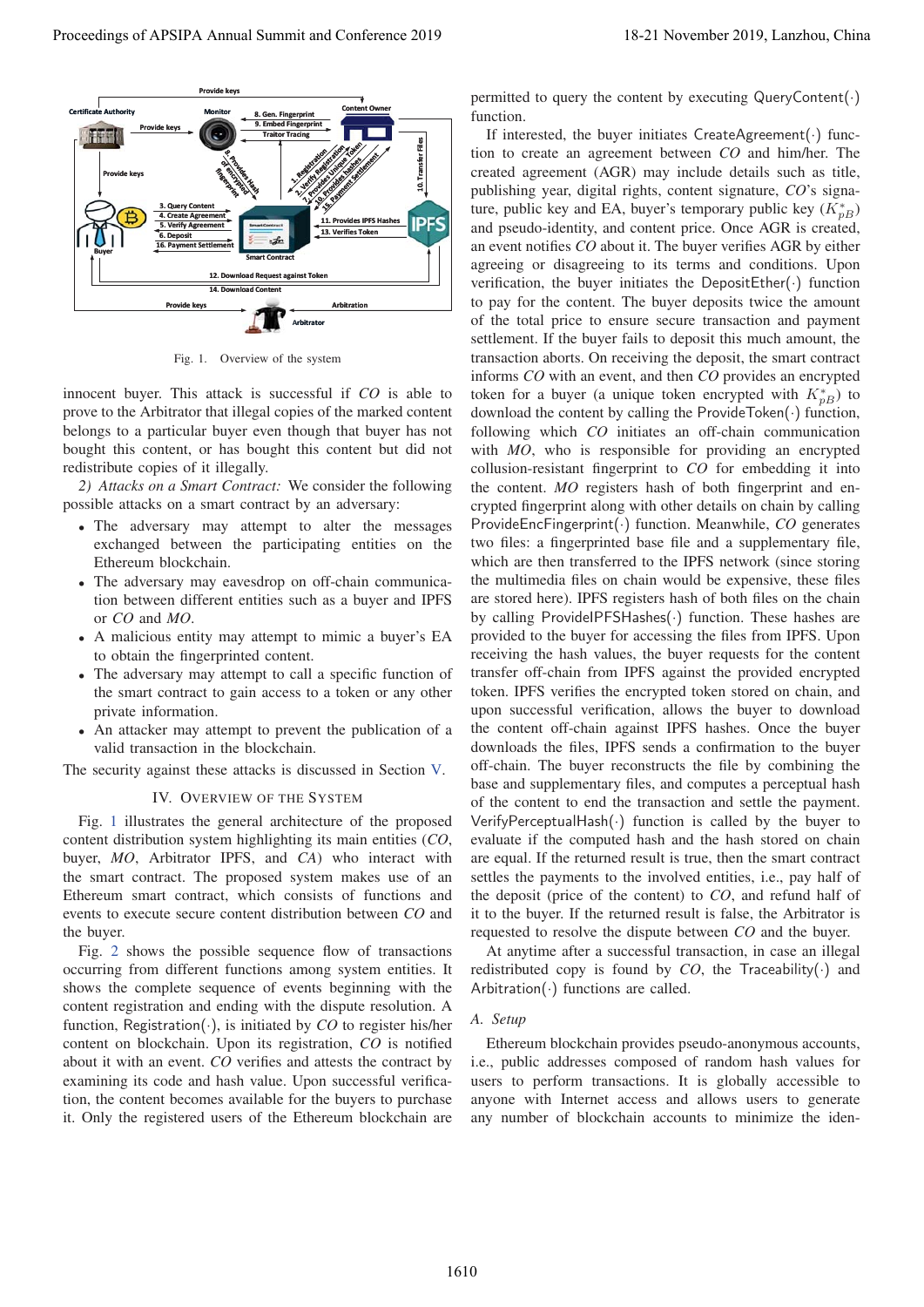

Fig. 2. Message flow of transactions

tifiability of account holders. However, the requirement of buyer's revocability in case he/she is found guilty of illegal redistribution implies the need for traceable user accounts. Thus, a mechanism is required that provides traceable identities while protecting the sensitive personal information on the blockchain. The proposed system employs public key cryptography to manage users' identities and provide confidentiality. *CA* is responsible to provide each entity a cryptographic public/private key pair of length 1024-bits. For each different transaction, the buyer generates a pseudo-identity with the help of the *CA*, who stores the user's real identity and the pseudoidentity  $(PI_B)$  in its database. For each new transaction, the buyer obtains a temporary key pair  $(K_{pB}^*, K_{sB}^*)$  from *CA*. The

buyer records  $PI_B$  in the blockchain as his/her public identity (EA) for purchasing content from *CO*.

## *B. Registration*

Fig. 3 illustrates the Registration $(\cdot)$  function of the smart contract. *CO* uses a cryptographic hash function to obtain the cryptographic hash value of this content as a content signature. Then, *CO* use perceptual hash function to calculate the perceptual hash value of this content. *CO* generates a secret embedding key  $(sk)$  depending on the perceptual hash of the content, and stores it in its database. All version of the same content (the same perceptual hashes) will use the same sk. *CO* encrypts sk with the Arbitrator's public key and records the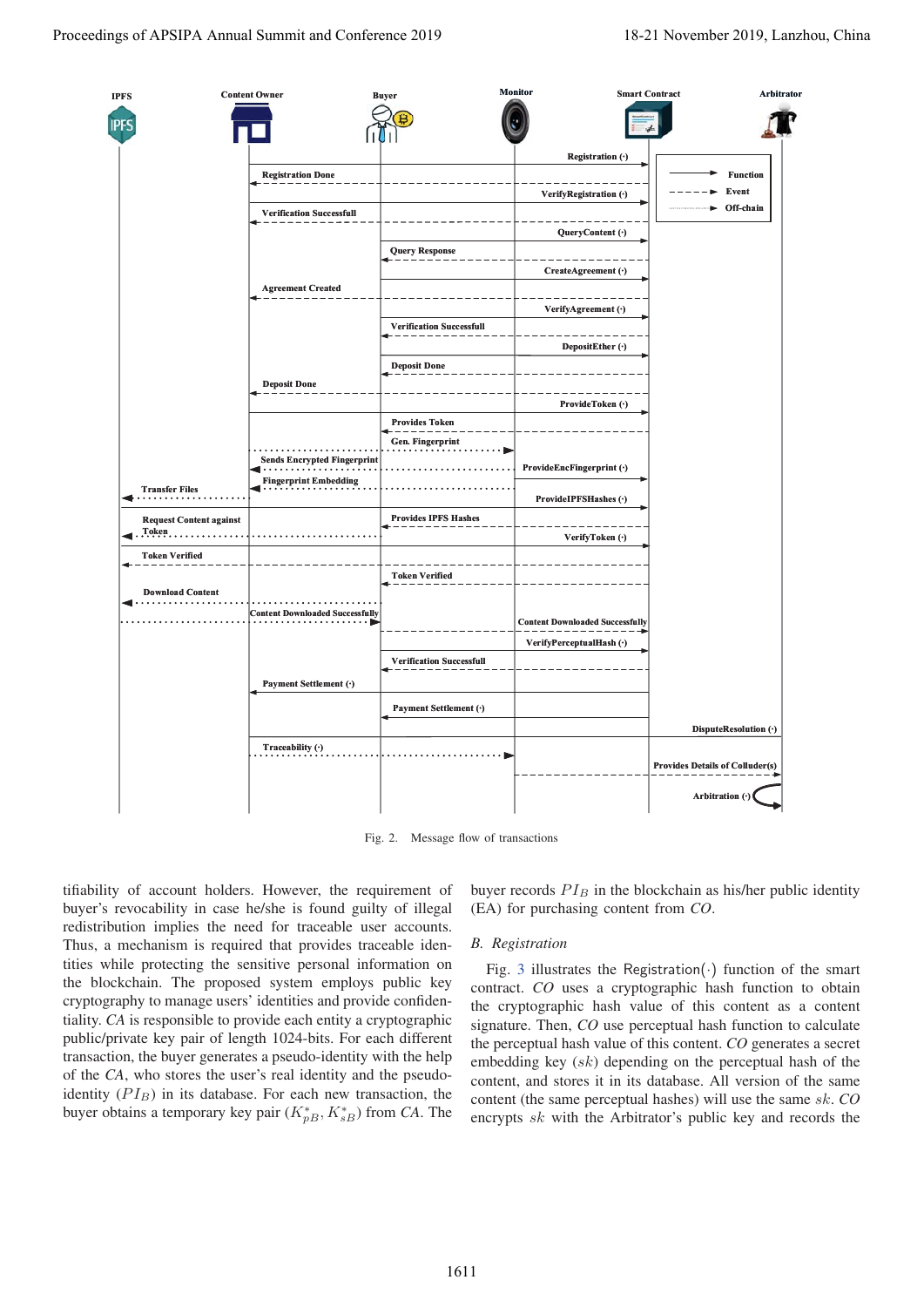

Fig. 3. Registration Function

encrypted sk on the blockchain to be later used in the payment settlement phase. A small sample of this content (audio or video) of a limited size (in KBs) is provided by *CO* to enable the buyers to check if the quality of the content will suffice to their needs of watching the video or listening the audio, or if any particular codecs are required at the buyers' end to play the content. *CO* generates his/her digital signature using his/her personal information, the content's metadata (such as title, type, publishing year etc.) and the perceptual hash value of the content. Using the content signature, the sample, the perceptual hash, the encrypted sk, and his/her own digital signature, *CO* initiates the Registration $(\cdot)$  function of the smart contract to record this transaction in the blockchain. Once the transaction is successfully recorded on chain, an event triggered by the smart contract notifies about it to *CO*, who can then verify the SHA hash of the content.

# *C. Agreement*

The buyers searches in the blockchain for a content he/she is interested in. On finding the desired content, the buyer initiates an Agreement $(\cdot)$  function with the smart contract to setup an agreement (AGR) with *CO*. This AGR uniquely binds the content to this particular transaction between *CO* and the buyer. In this transaction, the buyer uses  $PI_B$  as EA to preserve his/her privacy. The smart contract upon receiving the request, creates AGR between *CO* and the buyer, stating the rights and obligations of both parties, credentials of *CO* (EA) and the buyer (EA), public keys of both *CO* and the buyer, and the specific details of the content (title, price, etc.). The buyer and *CO* are notified with an event about the creation of AGR. *CO* generates a transaction ID (TID) for keeping a record of AGR between him/her and the buyer. Then, the buyer verifies the terms and conditions stated in AGR. Upon agreeing, he/she is allowed to deposit Ether twice the actual cost of the content to make a purchase, else the transaction is terminated. The

interested buyer is required to deposit twice the actual price to incentivize honesty. Upon receiving the deposit, the smart contract notifies both the buyer and *CO*, who then creates a unique token for the buyer that has a validity depending on the type of the requested content. This unique token is generated by *CO* to allow only the privileged party to download the content. Since it is registered on chain, it is possible that it can be viewed by anyone. Therefore, it is necessary to record the encrypted token on chain, thus, *CO* encrypts the token with  $K_{pB}^*$  and records it on the smart contract making the encrypted token available to the buyer to enable him/her to download the content.

# *D. Generation of the Base and Supplementary Files*

Once *CO* is notified about deposit of Ether against AGR, it initiates a function that generates two files –a base file (*BF*) and a supplementary file (*SF*)– based on the design proposed in [2]. *BF* is designed to have a small size than the original file and contains the most important information. Without this information, the file reconstructed by the buyer would be unusable. *SF* is absolutely useless without the corresponding *BF*. *SF* can be shared or redistributed among IPFS users without any condition, whereas, *BF* cannot be shared or redistributed by the buyers.

*1) Fingerprint Generation: CO* sends a request for a fingerprint to *MO* by sending TID, AGR, the signed AGR (signed using its own secret key), his/her public key,  $K_{pB}^*$ ,  $PI_B$ , and the timestamp. *MO* validates the signatures of both *CO* and the buyer from *CA*. After successful verification, *MO* generates a Nuida et al.'s  $c$ -secure codeword  $f_i$  of length m against a TID sent by *MO*. The details of the Nuida et al.'s fingerprint generation algorithm can be found in [15]. Then, *MO* encrypts the fingerprint with  $K_{pB}^*$ , and sends the encrypted fingerprint, the signed encrypted fingerprint (signed using its secret key), the signed AGR, the public key of *CO*, the timestamp, and TID to *CO*. *MO* stores AGR, the signed AGR, the encrypted fingerprint, the hashes of both fingerprint and encrypted fingerprint, the public key of  $CO$ ,  $K_{pB}^*$  and  $PI_B$ against TID at its end. *MO* interacts with the smart contract to record the hashes of fingerprint and the encrypted fingerprint, TID, the timestamp, AGR, the signed AGR,  $PI_B$ ,  $K_{pB}^*$  and the public key of *CO* on the blockchain. Upon receiving the encrypted fingerprint from *MO*, *CO* records hash of encrypted fingerprint, the content signature, the perceptual hash, AGR, the signed AGR, TID,  $PI_B$ ,  $K_{pB}^*$ , the timestamp, and his/her own public key on the blockchain. **Proceeding distribution in the conference 2019 18-21 November 2019 18-21 November 2019 18-21 November 2019 18-21 November 2019 18-21 November 2019 18-21 November 2019 18-21 November 2019 18-21 November 2019 18-21 Novembe** 

*2) Fingerprint Embedding:* Figure 4 shows the generation of *BF* and *SF*. *CO* employs the Discrete Wavelet Transform (DWT) to split the content into approximation (low-frequency) and detail (high-frequency) coefficients. An approximation coefficient is then itself split into a second-level approximation and detail coefficients, and the process is repeated as many times as desired (levels of decomposition). In order to embed an encrypted fingerprint obtained from *MO* in the approximation coefficients to form *BF*, the additive homomorphic property of public-key cryptosystems is applied to encrypt approx-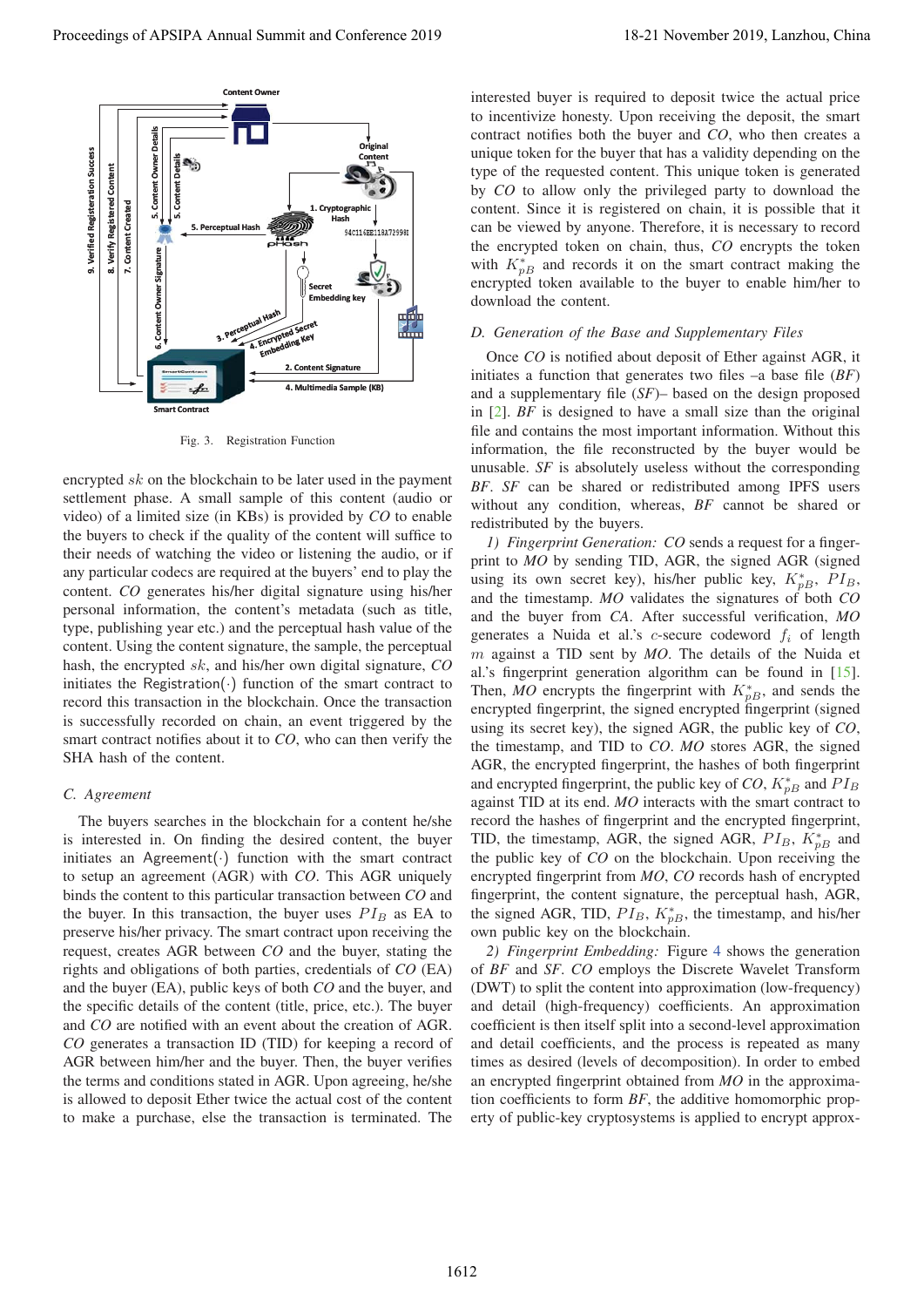

Fig. 4. Fingerprint Embedding

imation coefficients with  $K_{pB}^*$ . Since additive homomorphic cryptosystems cannot work on real-valued DWT coefficients, these approximation coefficients are quantized to integer values. In the quantization process, the approximation coefficients are quantized to the nearest even/odd integers depending on the value of quantization step size  $\delta$ , that is a positive integer such that all the quantized coefficients are encrypted. Before quantization, *CO* selects the fingerprint embedding positions by using sk, which is also used to extract the fingerprint from the redistributed copies. The selected quantized coefficients are encrypted coefficient-by-coefficient with  $K_{pB}^*$ . To embed a single bit of a Nuida et al.'s codeword into one of the selected quantized and encrypted coefficient, SD-QIM watermarking technique [16] is performed. Also, *CO* encrypts the remaining scaled and quantized approximation coefficients that do not carry a fingerprint so as to hide these embedding positions. These approximation coefficients are encrypted in a block form with  $K_{pB}^*$  instead of encrypting individual individual coefficients to get a reduced *BF* size. All these approximation coefficients, i.e., the quantized and encrypted approximation coefficients and the embedded coefficients are recombined to constitute *BF*. On the other hand, an inverse L-level DWT is performed on the detail coefficients to obtain *SF*.

Upon generation of *BF* and *SF*, these files are automatically transferred to the IPFS network off-chain for buyers' downloads. Also, *CO* records content signature, perceptual hash, AGR, signed AGR, TID, encrypted fingerprint and its hash, encrypted sk, his/her own public key,  $K_{pB}^*$ ,  $PI_B$ , hash of *BF* and *SF*, and timestamp on the blockchain. IPFS generates the hash of *BF* and *SF*, thus, indicating successful upload on the network. IPFS initiates ProvideIPFSHashes(·) function to record both IPFS hashes of *BF* and *SF* on the blockchain. Upon successful creation of this transaction, the smart contract notifies the buyer about the availability of the purchased content on IPFS by providing him/her these hashes.

#### *E. Content Delivery*

A TLS channel is assumed between a buyer and the IPFS network for secure transfer of messages (setting up of TLS channel is out of scope of this paper). Upon receiving the IPFS hashes of *BF* and *SF*, the buyer interacts with the IPFS network to download the content using the provided encrypted token. IPFS, upon receiving the demand from the buyer, initiates VerifyToken(·) function for verification of the received token. If the received token (from IPFS) and the token stored on the blockchain are the same, the smart contract sends a successful verification notification to IPFS and the buyer, who then calls the hashes from IPFS to download *BF* and *SF* off-chain. Upon successful download, IPFS notifies the buyer off-chain. Also, IPFS sends a notification with an event to the smart contract about the successful file transfer.

*1) Payment Settlement:* Once files are downloaded, the buyer performs decryption on the encrypted  $BF$  using  $K_{sB}^*$ and apply the inverse DWT to get a fingerprinted *BF*, which is then recombined with *SF* to obtain the complete content. The buyer uses the perceptual hash algorithm [18] to compute a perceptual hash of the generated content to end the transaction and settle the payment with the smart contract. The VerifyPerceptualHash(·) function within the smart contract is called by the buyer to compare the computed hash with the hash stored on chain. If the returned result is true, then the smart contract settles the payments to the involved entities, i.e., pay half of the deposit (total price of the content) to *CO*, and refunds half of it to the buyer, else DisputeResolution $(\cdot)$ function is initiated with the Arbitrator to resolve the dispute between *CO* and the buyer. Here there can be three possibilities: (1) file reconstruction error at the buyer's end; or (2) malicious act by *CO*; or (3) manipulation of fingerprinted content by the buyer.

In either case, the smart contract requests the Arbitrator to step in to resolve the dispute between *CO* and the buyer by providing him/her all the details regarding the content purchase against TID. The Arbitrator requests the buyer to send him/her the downloaded *BF*. Upon receiving the decrypted *BF*, the Arbitrator extracts the fingerprint by decomposing *BF* with the same wavelet basis used in the fingerprint insertion step. This gives the approximation coefficient matrix in which the fingerprint code is embedded. The Arbitrator retrieves encrypted  $sk$ against TID from the blockchain, decrypts it using its secret key, and extracts the code from secret embedding positions. The details of fingerprint extraction technique can be found in [2]. After the extraction of the fingerprint code, the Arbitrator computes the hash of the extracted code and compares it with the hash of the fingerprint code retrieved from the blockchain. If both hashes are equal, the Arbitrator notifies the buyer to try to download the content again from the IPFS network. Upon second attempt, if the buyer again complains about mismatch between perceptual hashes, the Arbitrator notifies the smart contract about a malicious *CO* and requests the refund of the buyer's deposit. In case both hashes are not equal, the Arbitrator notifies the smart contract to revoke AGR of *CO* with the dishonest buyer, and requests to punish him/her by deducting Ether equal to the total cost of the content from his/her account. **Proceeding of APSIPA Annual Summit and Conference 2019 18-21 November 2019 18-21 November 2019 18-22 November 2019 18:<br>
The second is the second in the second in the second in the second in the second in the second in th**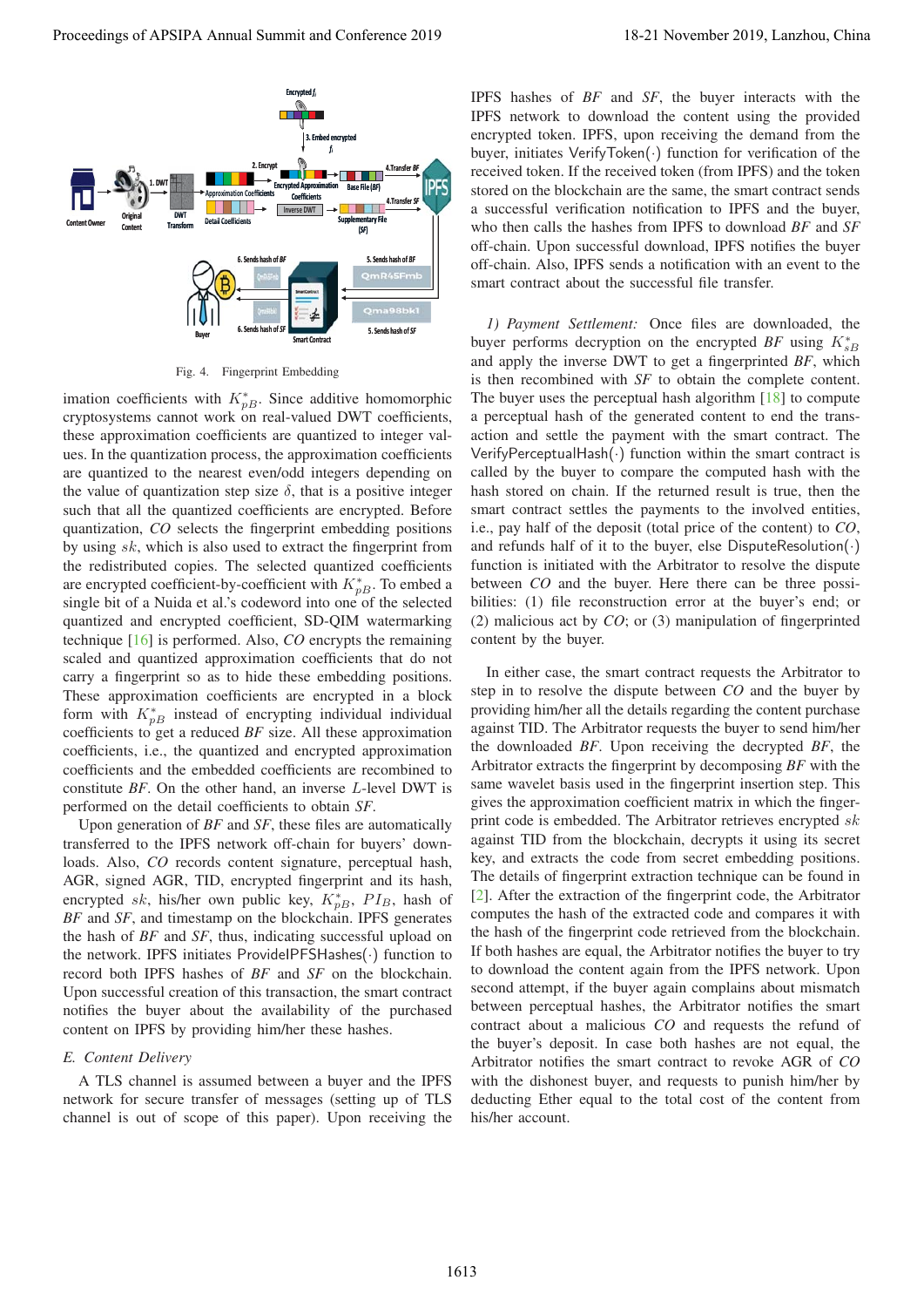## *F. Traceability*

Upon finding a pirated copy of the content, *CO* initiates Traceability( $\cdot$ ) function with the help of *MO*. *CO* calculates a perceptual hash of the content and looks into its database against it to find the corresponding  $sk$  to extract the pirated code. *CO* then sends the pirated code to *MO*, who executes Nuida et al.'s codes tracing algorithm to identify the colluder(s). The details of the tracing algorithm can be found in [15]. This tracing algorithm outputs a user or a set of users with the highest score. *MO* sends the pseudo-identities of the colluder(s) to the Arbitrator, who then initiates the Arbitration( $\cdot$ ) function. Also, the pseudo-identity of a colluder, *CO*'s signature and public key, TID, the content signature, AGR, the signed AGR and the timestamp are recorded by *MO* on the blockchain.

## *G. Arbitration*

Upon receiving information from *MO*, the Arbitrator sends a request to *CA* to reveal the real identity of the colluder(s) by sending it the pseudo-identity of this entity. *CA* looks into its database for an entry against the provided pseudo-identity and sends the real identity to the Arbitrator, who notifies the smart contract to revoke AGR with the colluder(s), and punish him/her by deducting Ether equal to the total cost of the content from his/her account. In case *MO* did not find any colluder, it notifies the Arbitrator, who then requests the smart contract to refund the buyer's deposit and revoke AGR between dishonest *CO* and the buyer.

## V. SECURITY AND PRIVACY ANALYSIS

This section analyzes the privacy and security properties of the system according to the design requirements and the attack model presented in Sections III-B1 and III-C, respectively.

## *A. Content Owner's Security*

The proposed system is secure and fair from the perspective of *CO* because a buyer has no idea about the embedded fingerprint, which is generated by *MO*, an entity trusted by both the buyer and *CO* (as described in Section III-B2). Thus, the buyer cannot accuse *MO* of collaborating with *CO* to frame him/her. Also, the buyer cannot claim that a pirated copy is created by *CO* since only he/she can decrypt the encrypted *BF* with his/her secret key. Moreover, the fingerprint is embedded into the selected positions of the content. Thus, the probability to find the exact locations of the embedded fingerprint is quiet low. Furthermore, a malicious buyer's claim of innocence can be rejected by the Arbitrator by using the hash of the fingerprint stored on the blockchain. Moreover, a traitor-tracing mechanism is proposed to unambiguously identify a copyright violator once a pirated copy is found. Proceedings of APSIPA Annual Summit and Conference 2019 18-21 November 2019, Lanzhou, China 1614

#### *B. Buyer Security*

*CO* knows only about the encrypted fingerprint (encrypted with  $K_{pB}^*$ ) and the encrypted *BF* and has no knowledge about  $K_{sB}^{*}$ . Therefore, *CO* does not know about the fingerprinted copy that the buyer obtains after decrypting the encrypted *BF*. Furthermore, the transaction recorded on chain by *MO* containing the hashes of the fingerprint and the encrypted fingerprint, AGR, the signed AGR,  $K_{pB}^*$ ,  $PI_B$ , and  $CO$ 's public key explicitly binds the fingerprint to AGR, which specifies the purchased content. Thus, it is impossible for *CO* to frame the buyer. Also, the buyer uses a different  $K_{pB}^*$  and EA  $(PI_B)$  for the transaction with *CO* that prevents *CO* to frame the buyer by sending *BF* from a previous transaction. Therefore, framing an honest buyer by *CO* is not possible since he/she cannot forge any evidence.

## *C. Traitor tracing*

Upon finding a pirated copy, *CO* executes the traitor-tracing algorithm of Nuida et al.'s codes [15] involving *MO* to trace the copyright violator(s). The traitor-tracing algorithm employs a scoring technique that outputs guilty user(s) with the highest score(s). The pseudo-identity of the guilty buyer is provided to the Arbitrator, who requests *CA* to reveal the real identity of the copyright violator.

#### *D. Collusion Resistance*

Nuida et al.'s codes [15] are *c*-secure with  $\epsilon$ -error with  $l \leq c$  (l is the number of colluders). In our system, we have considered  $c = 3$ . As long as l remains lower than c, the traitor-tracing algorithm is followed, the colluder can be identified successfully. Thus, the proposed scheme offers resistance against three colludes. The value of  $c > 3$  can also be considered. However, this large value of  $c$  results in increased length  $m$  of the codeword, which will provide high collusion resistance but at a cost of lower content quality. The value of  $c$  can be chosen keeping in mind the desired security level of the system.

## *E. Privacy*

The essential protection of the buyer's privacy is by taking advantage of the pseudo-identity generated with the help of *CA*. The buyer uses this pseudo-identity as his/her Ethereum address (EA) to purchase the content from *CO* via smart contract. To minimize the identifiability, a buyer is allowed to use different EAs (pseudo-identities) for different purchasing transactions. However, privacy provided to the buyer is revocable since pseudo-identity generated for a transaction with *CO* is registered with *CA*. Under *CA*'s existence, the buyer can keep his/her real identity unexposed unless he/she is found guilty of copyright violation by the Arbitrator.

## *F. Buyer Frameproofness*

A malicious *CO* may attempt to collude with *MO* in a traitor-tracing protocol to frame an honest buyer for illegal redistribution. However, this attack can be disregarded since *MO* is an entity that is trusted by both *CO* and the buyer (as described in Section III-B2). In case *MO* acts maliciously and colludes with *CO* to frame the buyer, the accused buyer can request the Arbitrator to settle the dispute. The Arbitrator would retrieve the encrypted  $sk$  from the blockchain against TID provided by the buyer. The Arbitrator would